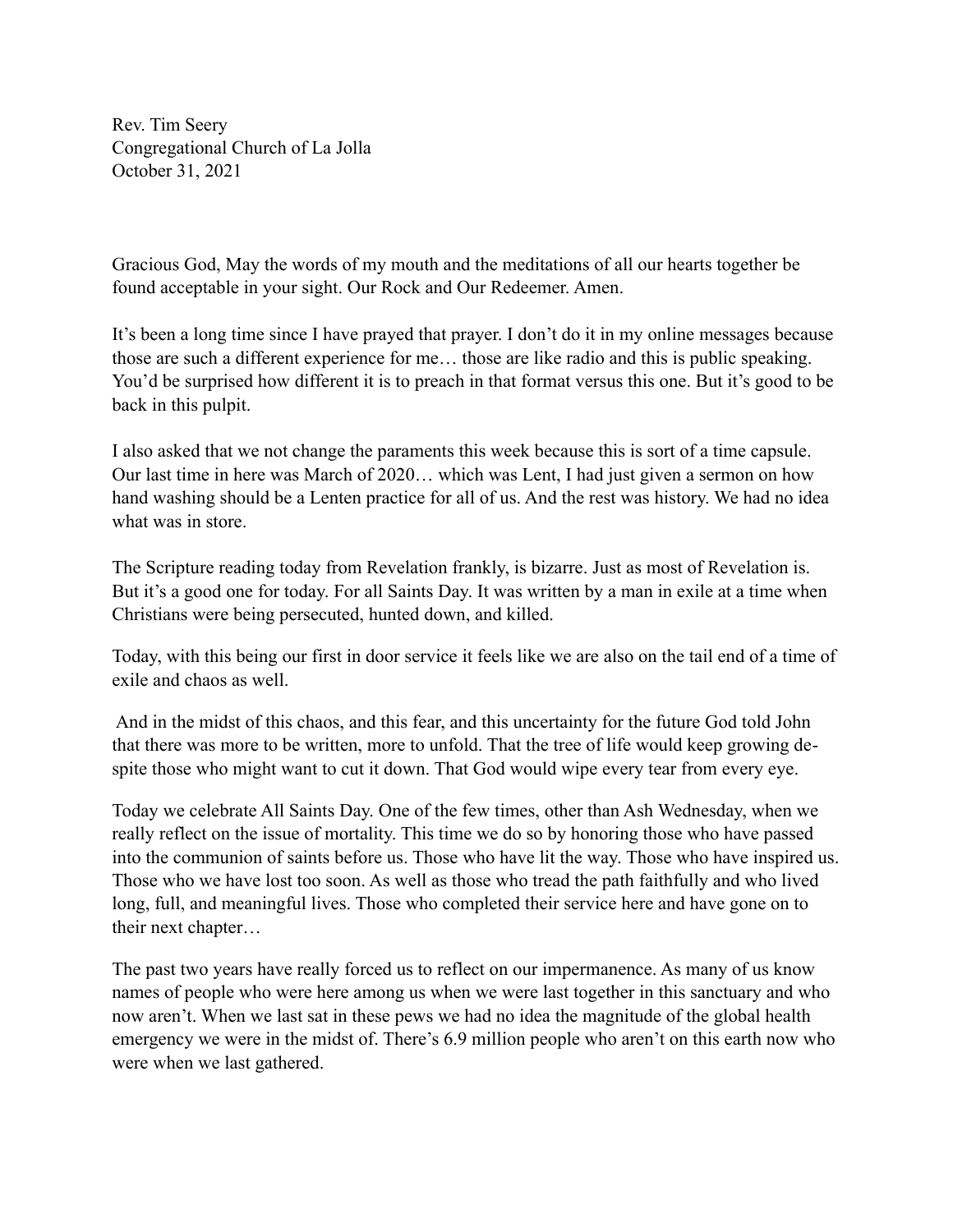Among this church there have been four members we lost during this pandemic. It was my honor to get to preside at two of their online memorial services and a grave side service last year. This morning I want to revisit each of them. And reflect on all of the things that made each of them special. I have listed them here in the order in which we lost them during the pandemic.

## **Jerry Richards**

Jerry Richards is one of the few people I've ever heard of who got to reenact a biblical parable in the modern age. In the Gospel of Matthew we hear about Jesus healing a leper. At the time lepers were kept far away on the outskirts of town so even regular townspeople of that time would not have been so familiar with this. Nevertheless upon hearing Jesus was around a leper came to him, prostrated himself before him and asked for healing. 1,970 some years later a patient exhibiting unusual symptoms came to Dr. Jerry Richards office also seeking healing. Healing from something that is today more unusual to the casual eye than it even was in biblical days. Jerry correctly diagnosed the patient with leprosy. Either this patient had traveled abroad and been exposed or had come in contact with leprosy in small pockets of the American Southeast where it still exists, but nonetheless Jerry called it correctly. But this shouldn't be shocking for all of you. This is a guy who combined college and medical school into one experience with efficiency. This is someone who practically self studied to pass boards in dermatopathology so that he could personally analyze cells under a microscope, so that he could continue to push himself to pursue excellence in his craft, determined to stay steadfast to his mission to provide no nonsense care to his patients. To Jerry this was real, urgent, and important. As he would say, not a dress rehearsal.

I also learned that among Jerry's many patients were the royal family of the United Arab Emirates. Joan told me of how the Sheikh's plane picked Jerry and his friend and allergy specialist Bob Reid up in London adorned with its bedrooms and gold toilets and gold sinks. I am sure Jerry had to have been shocked as he headed toward the palace to meet His Royal Highness with a driver who apparently sped along at 90 mph. No wonder Jerry didn't believe in dress rehearsals. After that experience I wouldn't either. Jerry got to spend over a week in Abu Dhabi, a guest of its highest family, visiting wildlife preserves, palaces, riding camels, and doing a few biopsies in between.

## **Jerry Allen**

When I conducted the online memorial for Jerry Allen I likened him to one of the Magi. Jerry was the one you would go to for council and guidance. And rightly so. Jerry severed as the treasurer of this church for many years. And everyone remember this particular detail. I think it is because he asked the right questions, he paid attention to detail. And he was a good steward of everything he was ever entrusted with. His reputation followed him around on all manner of things from the art collection he curated, to the ocean front view out of his living room window of his Colony Hill home, to the lemons from his lemon tree, to his dapper personal style and his unmistakable presence at church events.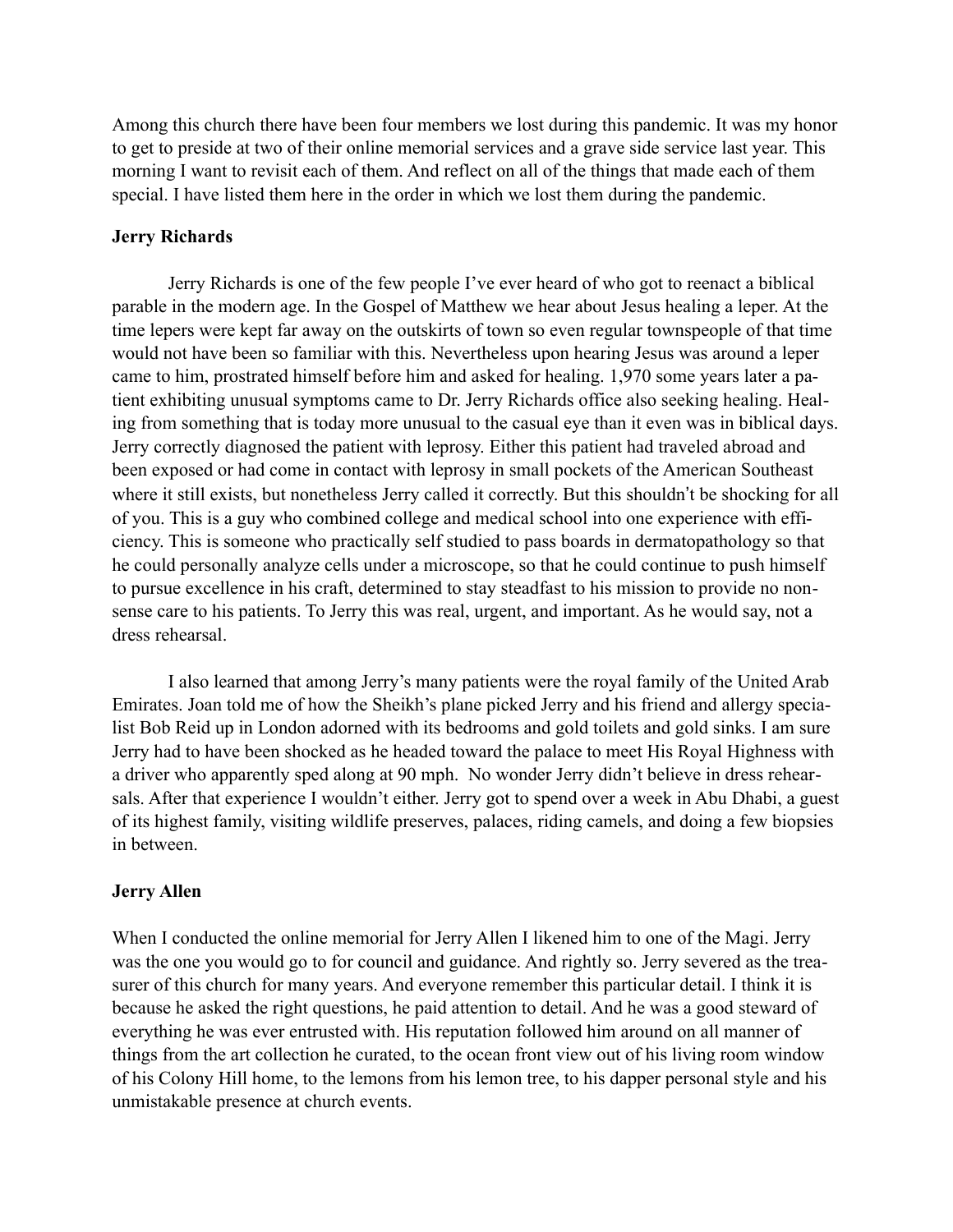But also the Magi in the Christmas story were stylish, full of pizzaz and were interesting people. Jerry lived with pizzaz, style, and confidence as well. But behind all of this was a biography that was even more jaw dropping.

But also he came bearing little treasures… whether it was letting you experience his art collection, play his home slot machine, or take lemons from his tree. He would come bearing the gifts of his time, his talent, and his treasurer. He would serve in any way he could. Like the Magi Jerry would be Guided by the star to the Christ child and upon arrival he would pour out all he had in service and adoration.

He worked as a teenager and bought a house for his mother with his earnings. He faithfully served a country to protect freedoms which at that time were not freedoms always afforded to him. He landed a distressed plan in a foreign country after it failed over the ocean. He broke the glass ceiling at American Airlines as a person of color in an industry and in a country that was unsure if it wanted him to. And because he wasn't afraid to go first he made this nation safer and our skies more inclusive and equitable for all.

# **Fred Koestner**

I will always miss Fred. Fred was a friend of this church who came here by way of his companion and wife, Ann. Fred always had a story to share. He always reached out. He always greeted me when I entered the sanctuary every Sunday. He was a friend to all of us. I will miss his warmth. I will always miss his grace. His motto was to not worry about things over which he had no control. Sage advice for all of us. May it be so with our lives too.

# **Sue Belliston**

Sue Belliston who came to the church by way of Peggy and Nate who were her neighbors but they were more than just neighbors, Peggy and Nate were her family. And they brought here to this church which Sue enjoyed for several years.

She was raised in Oklahoma raised in Illinois but had made California her home since 1992.

Like Jerry Allen, Sue also had the call placed on her life to connect people to their destinations. She spent her career with the Metropolitan Transit of San Diego as a bus driver and she worked the same route for most of her career. Route 16. She loved her passengers and she was good at what she did.

She loved shopping and she loved discovering new things and adding them to her collection and also expressing her generosity by giving things to her neighbors. She was a public servant who served the public by connecting them, caring for them, and being generous. And we are grateful that Peggy and Nate loved and cared for Sue so much as to share their church home with her.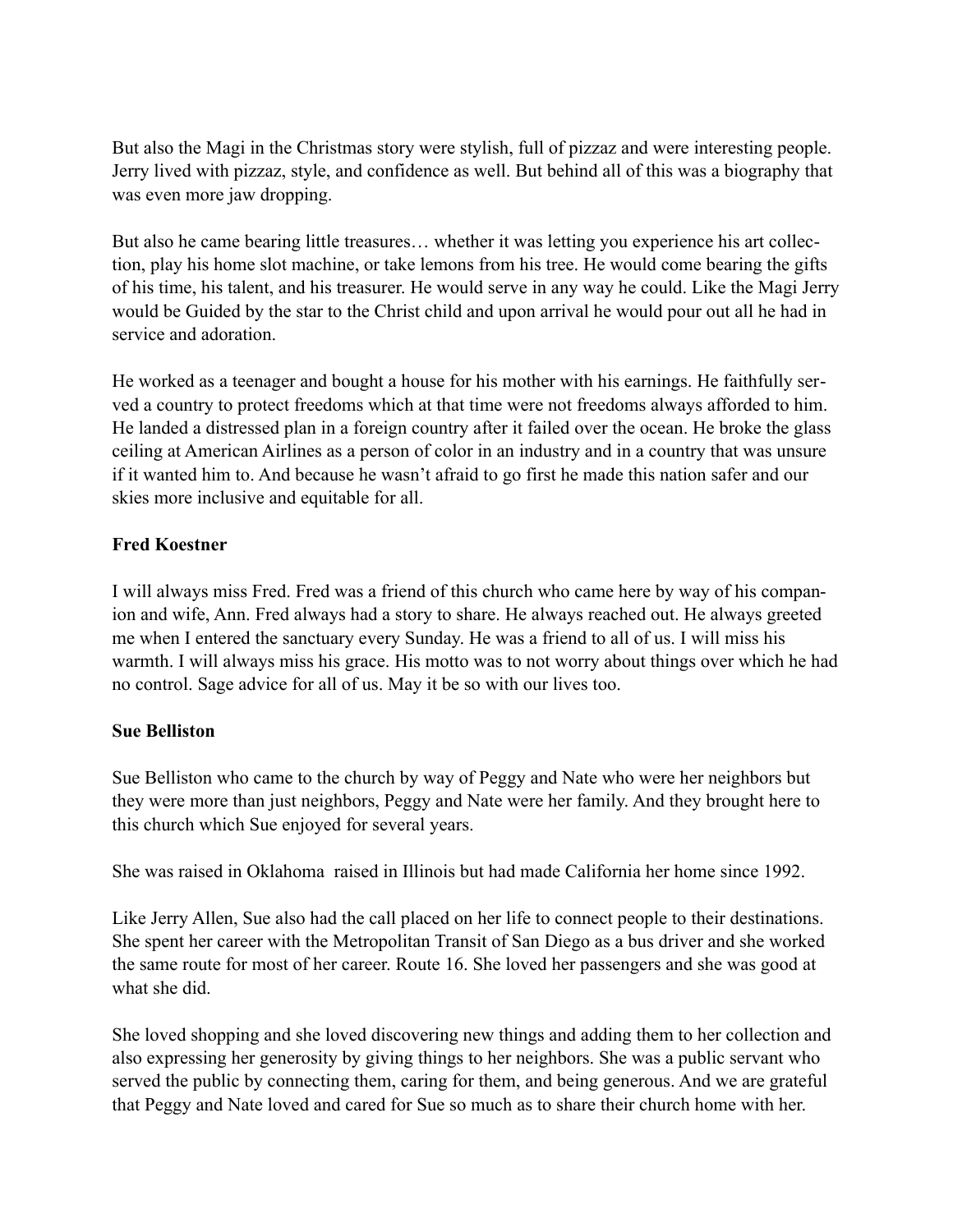### **Joan Kastner**

My favorite memory of Joan is getting invited to drink margaritas by the ocean with her and Marty. Joan told me the best things to order when eating at White Sands and she always was full of surprises. She was one of the many New Englanders who we have had in this congregation. She loved to talk about Vermont. Then once you got to know her further you'd find out she was a graduate of Vassar and that supporting Vassar and the Seven Sister Colleges was a deep passion and love for her. She loved to talk about her children and her grandchildren and she loved adventure. I remember once she told me that one of her grandchildren was having a destination wedding in San Miguel de Allende and while she had determined it probably wasn't best for her health to do quite that much adventure at that time, you could tell that she wanted to do it so bad. There was a twinkle in her eye where you could tell she was fantasizing just for a minute that she was there in that beautiful city on an adventure celebrating her grandson.

We all were lucky enough to experience Joan's true passion: which was music. She graced our choir for a long time. She was featured prominently in our Blessing of the Animals choral piece where she made the sound of the coo coo bird. She even happily used an iPhone app to play hand bells with the choir. Whether it was leading girl scout troops, raising money for Vassar, volunteering for the League of Women Voters and Planned Parenthood, or attending operas and symphonies with Rex she was always doing something to affect change in our society. Joan's last time in this church was on March 8, 2020 and she stayed late so she could watch the movie we were showing on the life of Ruth Bader Ginsburg. When RBG spoke of the women's movement in the 60s Joan, who was sitting in the front row, raised her fist in the air in support of it and was beaming with delight.

The RBG film was Joan's last experience in this building. And since that day both RBG and Joan have gone on to their next chapter. Joan and Rex are the sort of people who keep living forever, because their philanthropy, wisdom, and spirit get bound up into stories which are shared forevermore. They leave their mark on the institutions they loved and because of that they live on as legends among us, who continue to guide us and inspire us.

Joan faced her death with grace and dignity. Just like how she faced her life. When she announced her decision to her family to pursue her final days she did so with a poem that I think all four of our saints, both Jerrys, Sue, and Joan would endorse:

> *I carry you with me into the world, into the smell of rain and the words that dance between people and for me, it will always be this way, walking in the light, remembering being alive together.*